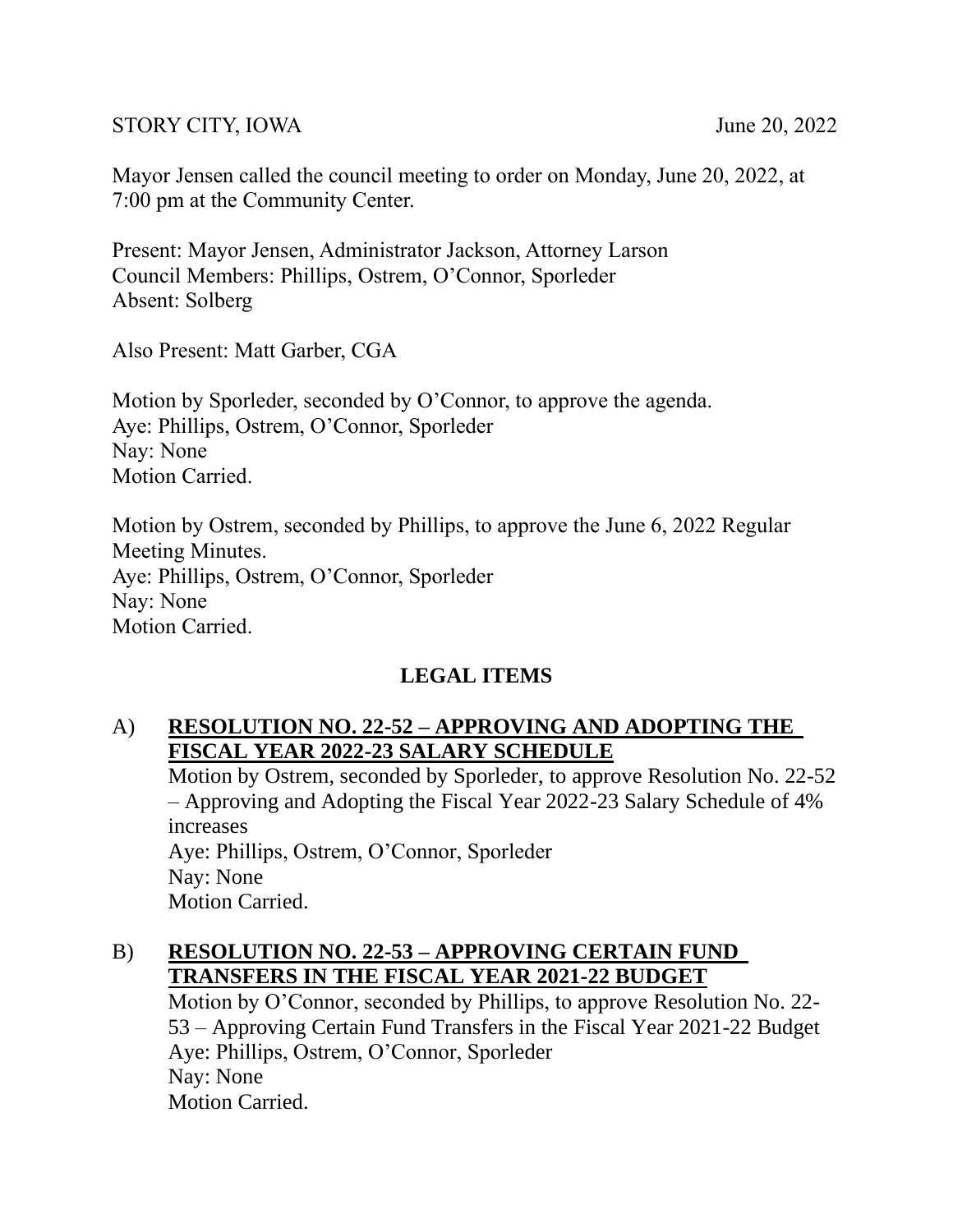### C) **RESOLUTION NO. 22-54 – ACCEPTING WORK COVERING THE BROAD STREET RECONSTRUCTION PROJECT - PHASE II**

Matt Garber, CGA, was present to answer questions about the project. Motion by Phillips, seconded by Sporleder, to approve Resolution No. 22-54 – Accepting Work Covering the Broad Street Reconstruction Project – Phase II Aye: Phillips, Ostrem, O'Connor, Sporleder Nay: None Motion Carried.

# D) **RESOLUTION NO. 22-55 – ADOPTING FINAL ASSESSMENT SCHEDULE FOR THE BROAD STREET RECONSTRUCTION PROJECT - PHASE II AND AMENDING, CONFIRMING, AND LEVYING THE ASSESSMENTS**

Motion by Phillips, seconded by O'Connor, to approve Resolution No. 22- 55 – Adopting Final Assessment Schedule for the Broad Street Reconstruction Project - Phase II and Amending, Confirming, and Levying the Assessments Aye: Phillips, Ostrem, O'Connor, Sporleder Nay: None Motion Carried.

E) **ORDINANCE NO. 326 – ESTABLISHING THE GRADE OF BROAD STREET FROM GRAND AVENUE TO, AND INCLUDING, ITS INTERSECTION WITH LAFAYETTE AVENUE, LOCATED IN STORY CITY, IOWA, WAIVE TWO READINGS AND PROCEED TO FINAL READING**

Matt Garber, CGA was present to answer questions about the State Special Assessment Code requiring this ordinance.

Motion by Sporleder, seconded by O'Connor, to suspend the statutory rule requiring an ordinance to be considered and voted on for passage at two Council meetings prior to the meeting at which it is finally passed. Aye: Phillips, Ostrem, O'Connor, Sporleder Nay: None Motion Carried.

Motion by Sporleder, seconded by O'Connor, that the Ordinance No. 326 – Establishing the Grade of Broad Street from Grand Avenue to, and Including, its Intersection with Lafayette Avenue, Located in Story City, Iowa, be put to its final consideration and adopted Aye: Phillips, Ostrem, O'Connor, Sporleder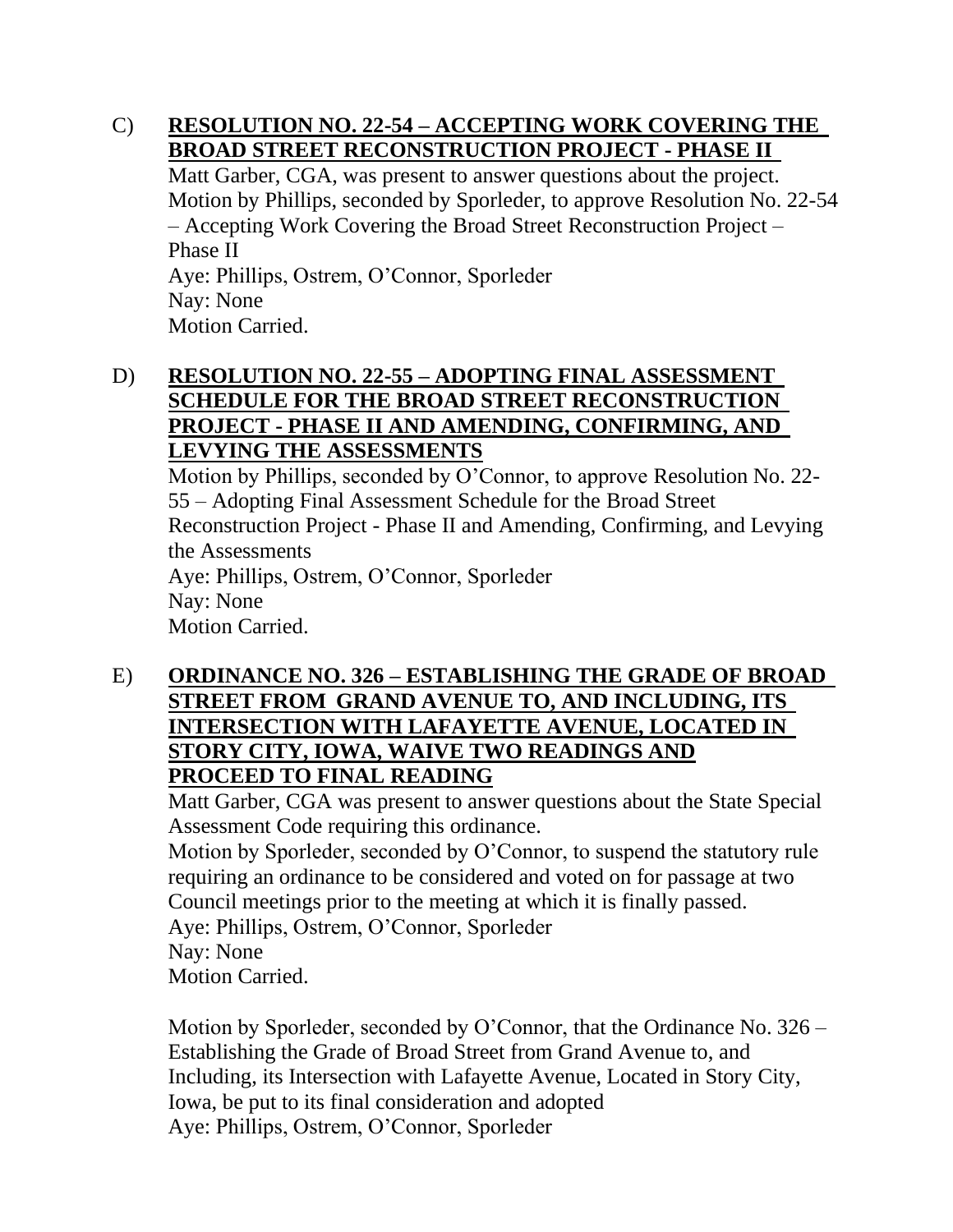Nay: None Motion Carried.

# **ADMINISTRATIVE ITEMS**

# **A) Approve Construction Pay Application No. 4 (Final) for the Broad Street Reconstruction Project – Phase II**

Motion by Phillips, seconded by Ostrem, to Approve Construction Pay Application No. 4 (Final) for the Broad Street Reconstruction Project – Phase II for the total of \$15,866.80. Aye: Phillips, Ostrem, O'Connor, Sporleder Nay: None Motion Carried.

### B) **Approve Construction Pay Application No. 3 for the City Hall Renovations Project**

Motion by O'Connor, seconded by Sporleder, to Approve Construction Pay Application No. 3 for the City Hall Renovations Project for the total of \$33,871.28. Aye: Phillips, Ostrem, O'Connor, Sporleder Nay: None Motion Carried.

### **PERMITS**

#### A) Sign:

1. Tuson – 435 Precision Parkway No action needed by council

# **MAYOR & CITY COUNCIL AGENDA ITEMS**

### A) **Request from Reliance State Bank to Close Pennsylvania Ave from Broad Street to the Alley on August 29th .**

Motion by Sporleder, seconded by O'Connor, to approve Request from Reliance State Bank to Close Pennsylvania Ave from Broad Street to the Alley on August  $29<sup>th</sup>$ . Aye: Phillips, Ostrem, O'Connor, Sporleder Nay: None Motion Carried.